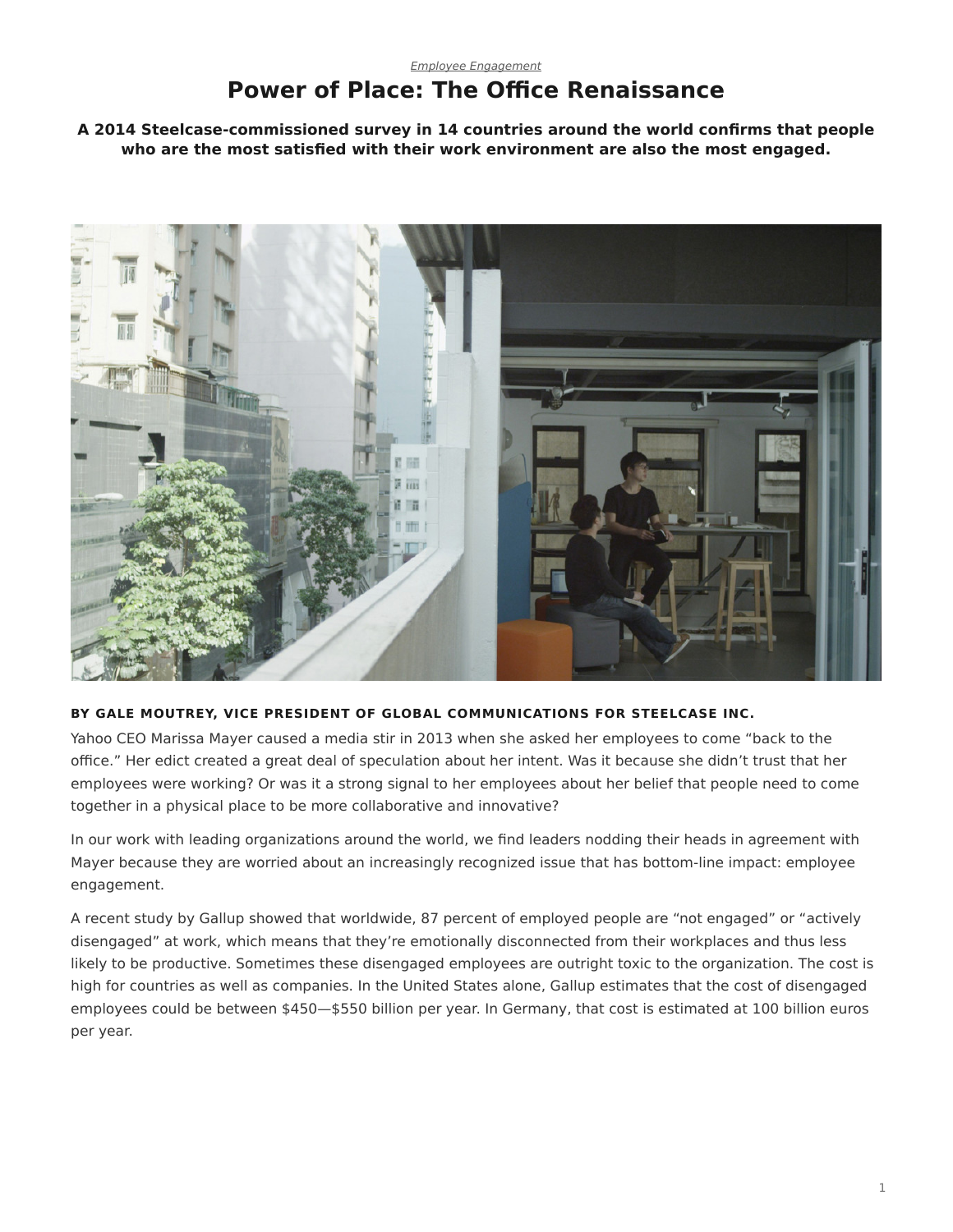

Conversely, Gallup found that organizations with a high degree of employee engagement are deeply focused on creating value for their organization. Their contribution allows these organizations to experience greater productivity, great profitability, lower turnover, less absenteeism and even fewer safety incidents. Perhaps that's why CEOs like Mayer are asking employees to come back to the office. They know there is much involved in solving the problem of employee engagement, but they understand instinctively that place matters. They know that bringing their people together in a place that unites them can be the first step.

But this cannot happen in yesterday's office. What's needed today is an office renaissance. This means reimagining the workplace and creating places where employees choose to work—not because they have to but because they want to.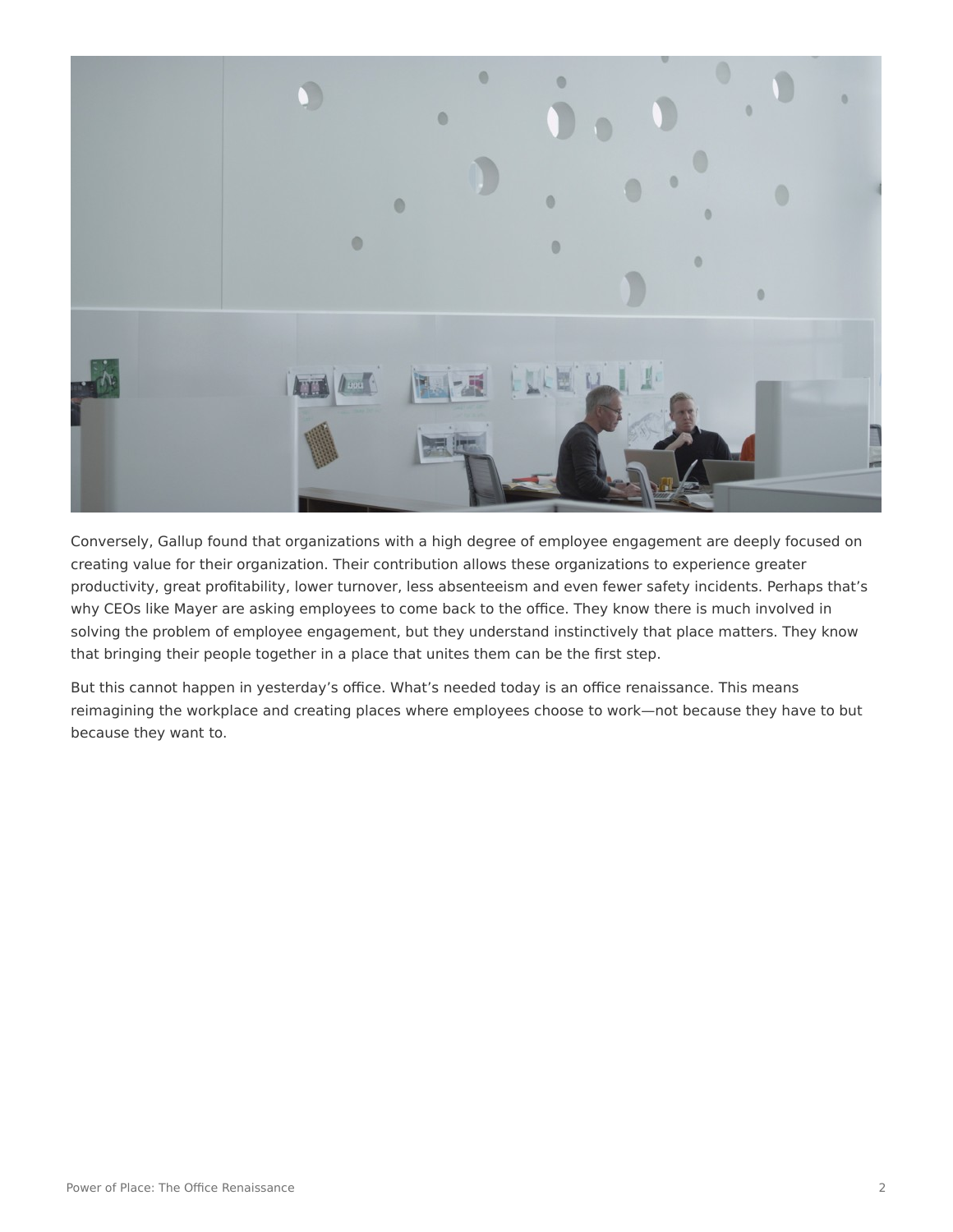

Nikil Saval's new, much-talked-about book "Cubed," which outlines the history of the office, speculates in the near future work will no longer be a place. While this idea has become a popular notion in the media, our research suggests something entirely different.

A 2014 Steelcase-commissioned survey in 14 countries around the world confirms that people who are the most satisfied with their work environment are also the most engaged. These employees are not looking for the paradigms of the past. Instead, they need workplaces designed to nurture their physical, cognitive and emotional wellbeing.

# 1

### **PHYSICAL WELLBEING**

In offices of the past, the focus was primarily on employees' ergonomic needs because their work caused them to sit for long periods of time, gazing at a computer that was tethered to a desk. Today we understand the importance of movement throughout the day and our new technologies allow mobility, but they also require a different type of support when we are seated.

Static sitting can cause slowed metabolism, neck pain, back pain and reduced concentration, impacting mental and cognitive abilities. Engaging the body in movement is essential for supporting physical and mental vigor at work—it's the body language of ideas. Changing posture stimulates the mind. Our research shows that 96 percent of highly engaged workers are able to move freely and change postures throughout their day.

Employees are working longer hours, so it's critical to offer a variety of indoor and outdoor spaces that offer posture choices and encourage walking to create energy. And as the workforce ages, we need to understand what other changes are necessary in terms of lighting, acoustics and adjustability.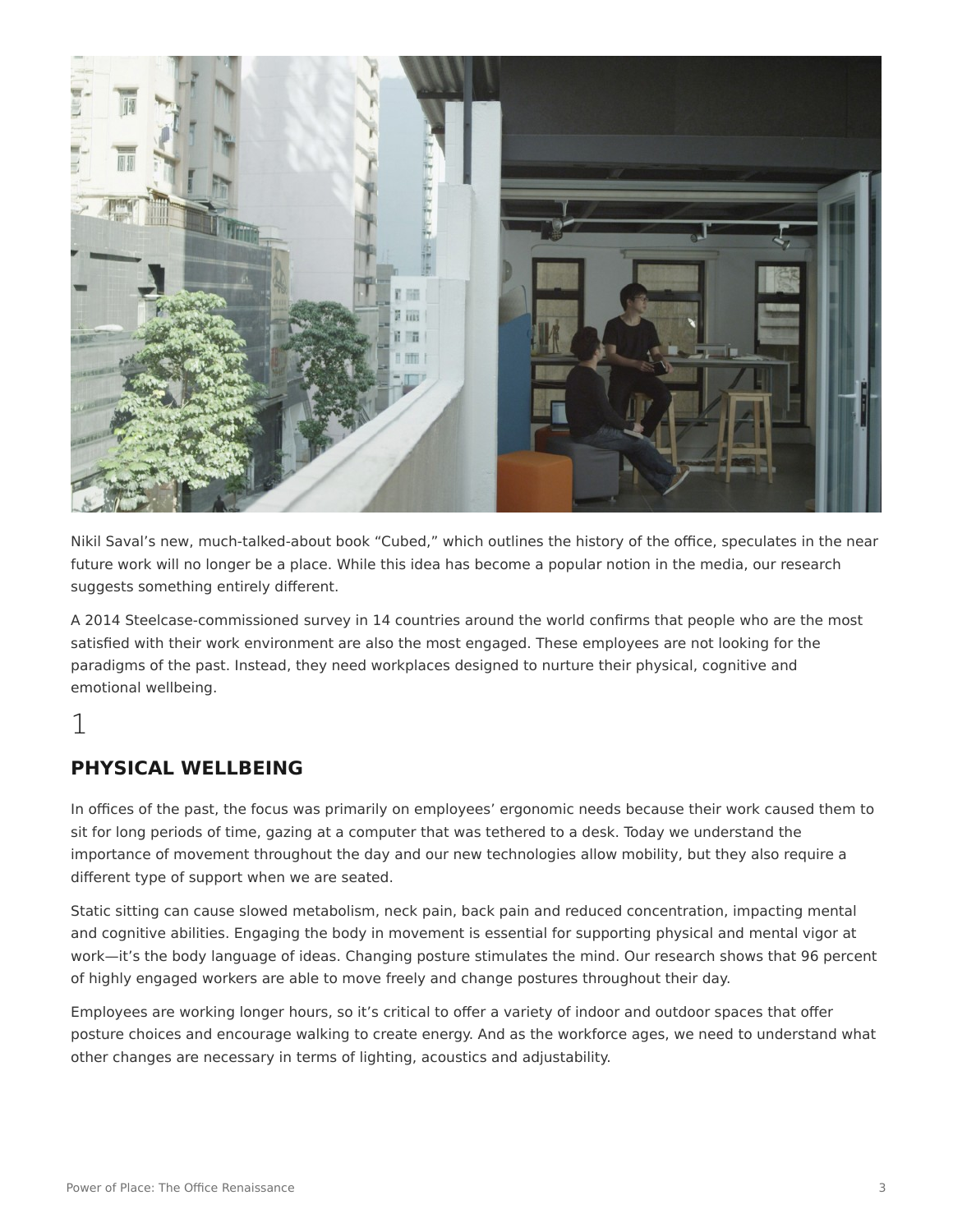#### **EMOTIONAL WELLBEING**

Neuroscientists have learned that the quantity and quality of social interactions have significant impact on our wellbeing. When people don't have enough quality interactions, they become more disengaged, which makes it harder to collaborate, innovate, solve problems and be open to change.

As we work more in distributed teams, whether across a campus or across the ocean, people struggle to build connections with coworkers when the places where they work don't support and augment their interactions. Teams need places that allow them to see their teammates comfortably, hear each other clearly and share information easily so they can build social capital and the "shared mind" that is necessary to bring innovation to successful conclusion.

Relationships anchor people's commitment to an organization, its brand and its purpose. Over 98 percent of the most highly engaged employees say their workplace helps them feel a sense of belonging to their company and its culture, and they also feel they can easily and freely express and share their ideas. Therefore, it's critically important to ensure that people have meaningful connections to others, and understand that, wherever they are, they are valued in the organization. Creating places that allow everyone equal opportunity to communicate and contribute is essential to building the trust that is the currency of collaboration.

The workplace needs to help workers reduce "negative" stress so the brain can be free to be creative. Creativity and idea generation diminish when people are stressed—and idea generation is the lifeblood of innovation. Again, our research shows that people who are in work environments that help them feel energized and supported, versus stressed, are the most highly engaged.

## 3

#### **COGNITIVE WELLBEING**

Work today requires that people spend their day processing information, solving problems, creating new ideas and innovating. It's both physically and mentally demanding. Our prefrontal cortexes, the region of the brain that does most of this work, is on overload.

We are dealing with more information that ever before, and it's not only more—it's coming at us faster, too. Our thinking is interrupted, on average, every three minutes. Even brief interruptions of just a few seconds causes us to make twice as many mistakes. And after our focused work is interrupted, it can take up to 23 minutes to get back into flow—the state of being deeply absorbed in our work and focused. Multitasking doesn't help us to solve the problem, but rather reduces our cognitive capability to the same degree as losing a night's sleep.

Our research at Steelcase found that 98 percent of highly engaged employees say they are able to concentrate easily at work, and 95 pecent are able to work in teams without being disrupted. This means it's critical for the workplace today to help people manage the cognitive overload of their daily lives and allow them to focus or find respite throughout the day in order to achieve mindfulness, and be fully present in the moment. The workplace needs to be designed to help them control their environment in order to reduce stress and help them think better. And thinking better requires feeling good.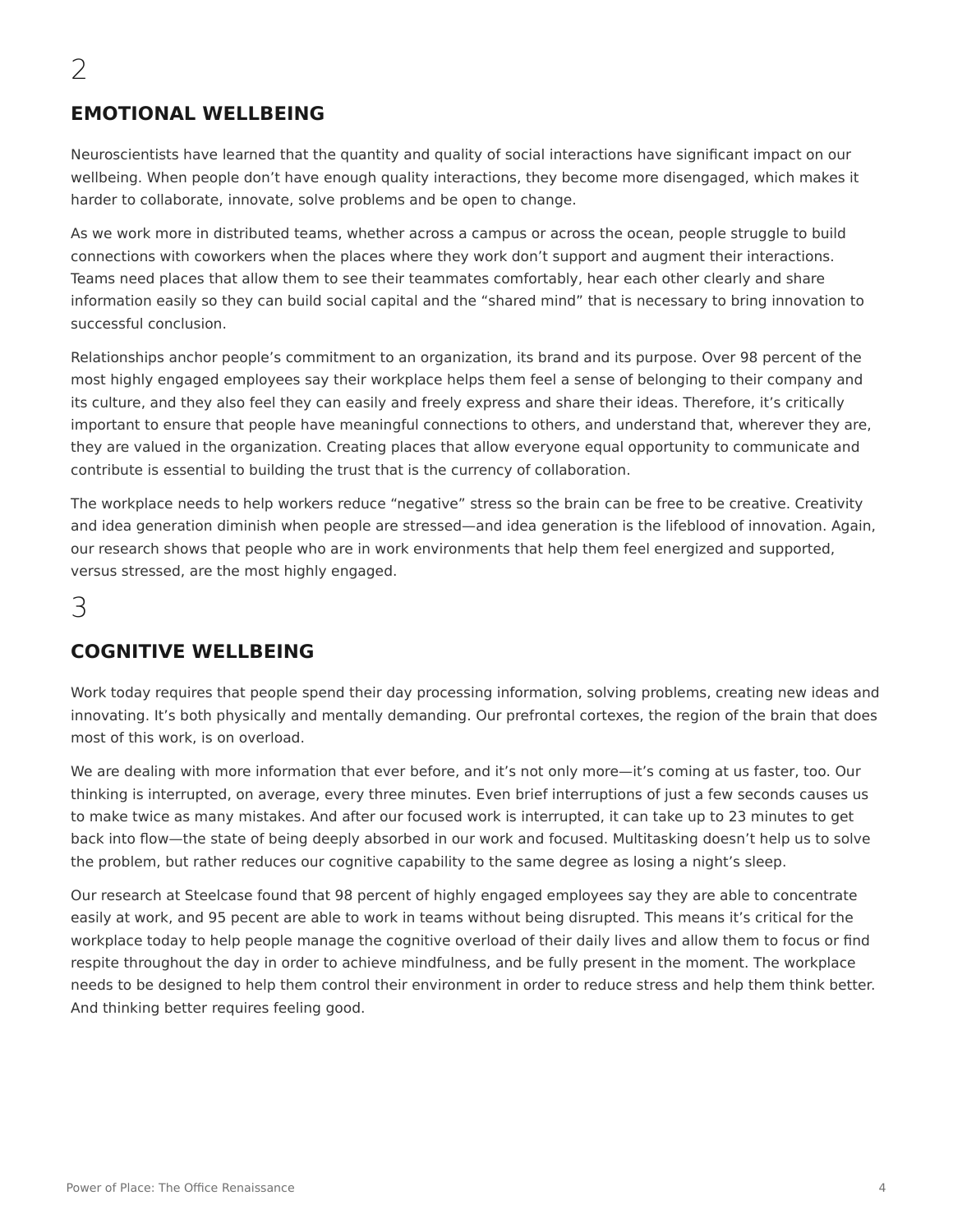

### **CREATING AN ECOSYSTEM**

The wealth of business clearly depends on the health of people. Leading organizations recognize that their physical workplace can help them more effectively implement their strategy, build their brand and support their culture, but they often struggle with how to do this in way that is both resilient and economically viable.

The key is to design the workplace as an ecosystem of interconnected and interdependent places that support the physical, cognitive and emotional needs of people, and give them choice and control over where and how they work. Control and choice is not only a significant component in building engagement; it has also become the new status symbol for today's workers.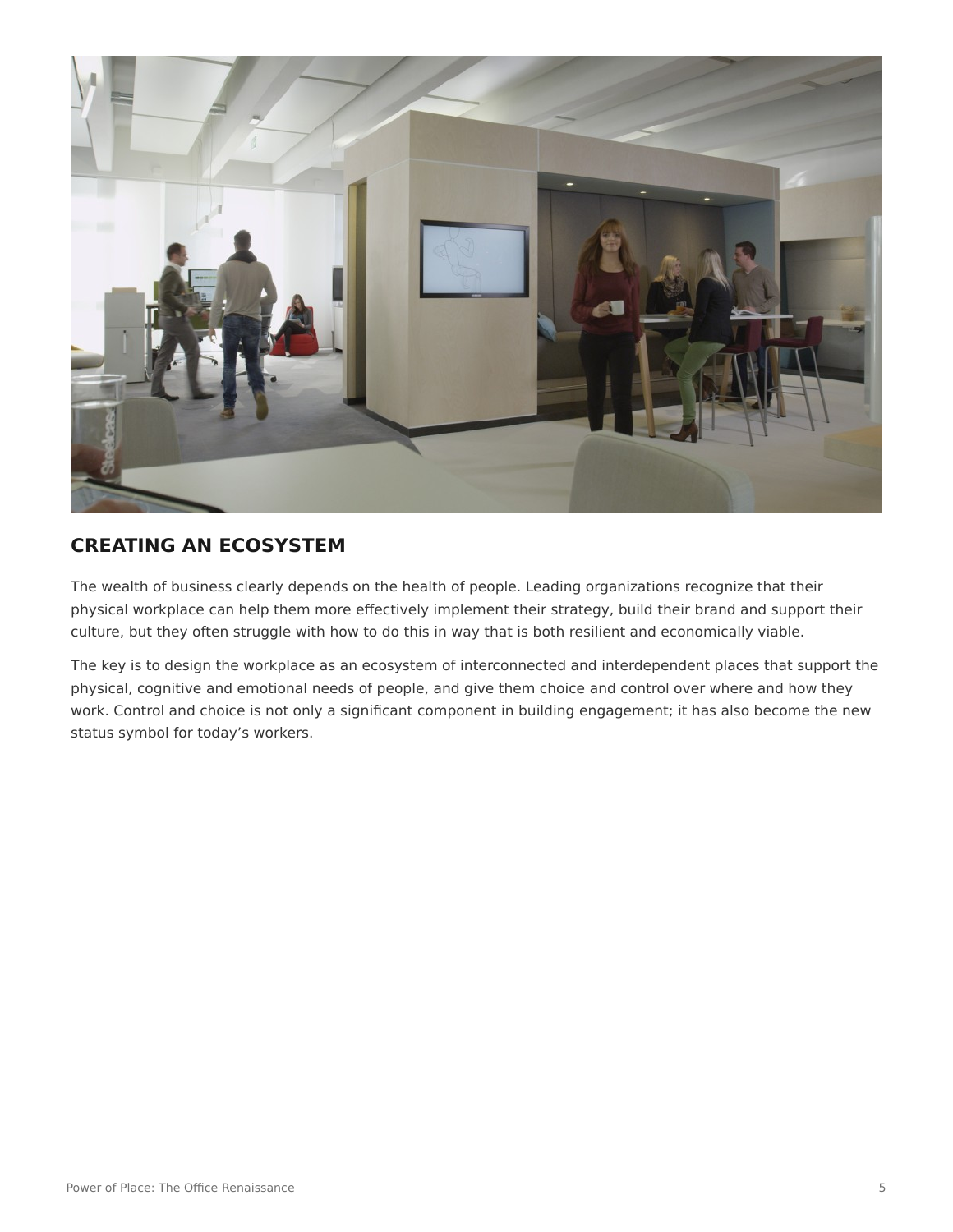

The ecosystem should offer a range, or palette, of places—destinations that augment people's interactions with each other and provide access to the tools and technology that people can only find at work. These destinations need to balance spaces for group work with individual spaces for focus and reflection. Organized in interrelated zones and settings, these destinations support diverse modes of work and diverse ways of thinking—both of which are essential to fuel the creative process that leads to innovation.

Within the ecosystem there also needs to be a palette of posture—spaces that encourage people to sit, stand and move throughout their day, while supporting the different kinds of work they do and the multiple technologies they use. Equally, people need a palette of presence—spaces that allow them to have quality interactions in both the physical and virtual workplace. These places are designed to minimize what is referred to as "presence disparity"—those moments when people not physically located in the same room are disadvantaged, visually and/ or audibly, because they are remote. The more distributed our work is, the more critical it becomes that the places we work in help us "live on video"—in easy and emotionally engaging ways.

We work with organizations around the world that tell us they need places that enhance collaboration, help them attract and engage employees, help them build their brand and culture, and support the wellbeing of their people. An ecosystem of spaces that support the physical, cognitive and emotional wellbeing of people can help organizations solve for these issues, while building a more resilient real estate strategy that doesn't increase their footprint, but can instead offer greater flexibility and adaptability in times of change.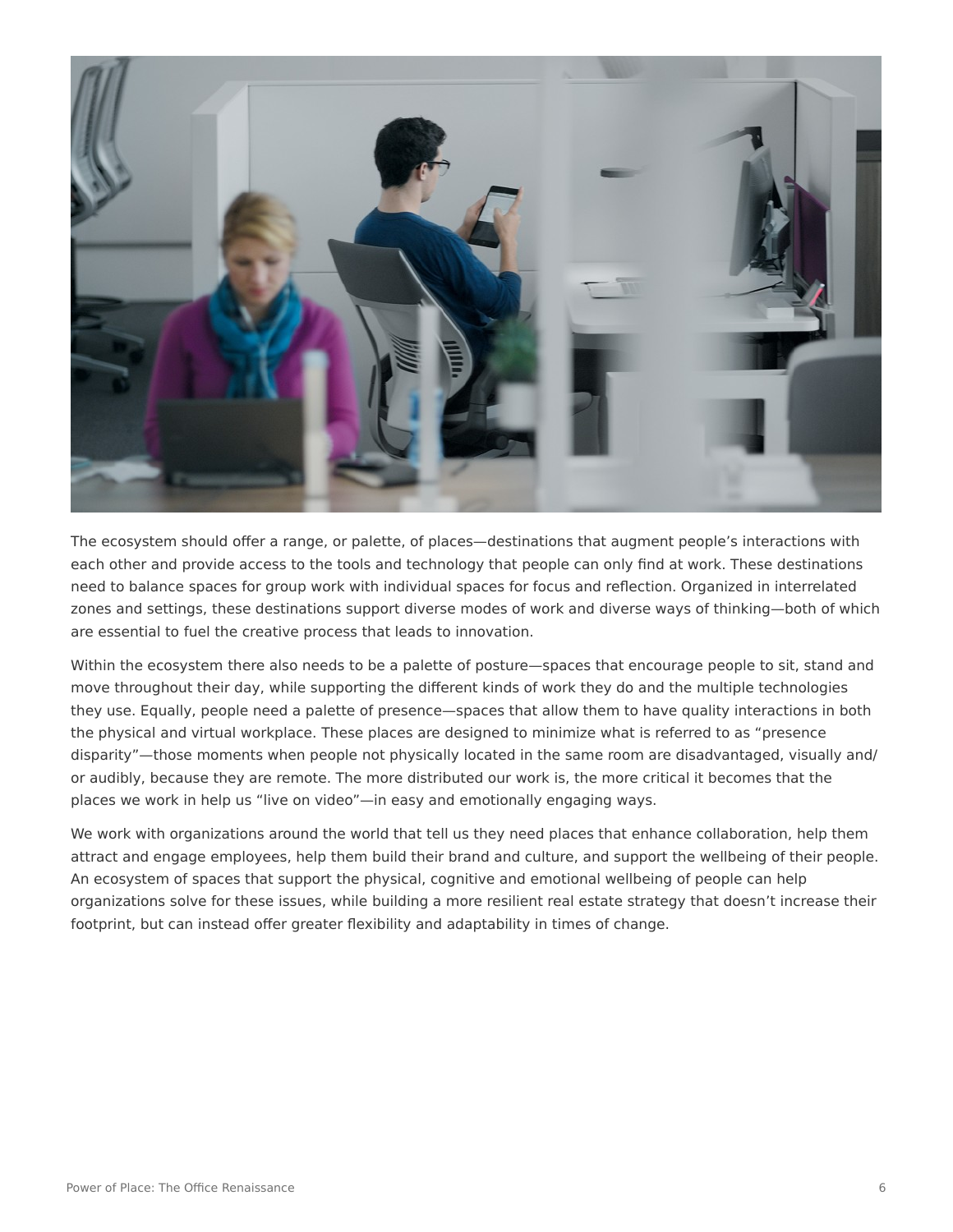

CEOs recognize that, among all the many issues they need to solve, employee engagement is one of the most critical challenges they face today. The cost of disengagement is alarming, and the missed opportunities are staggering. But the opportunity for those organizations that face the problem of engagement heads-on is tremendous. While it would be naive to suggest that place alone can solve the issue of engagement, leaders would be remiss to ignore its potential.

At Steelcase we believe in the power of place to help employees engage. We believe in the power of place to help amplify the performance of people, teams and organizations. And, ultimately, we believe in the power of place to help unlock human promise.

#### **GO DEEPER**

If you want to learn more about the interesting, insightful work being done by thought leaders referenced in our article, here is a menu of resources to choose from:

[The Six Dimensions of Wellbeing](http://youtu.be/WttK10hp5kM) [Steelcase Brand Video](https://www.youtube.com/watch?v=yyPQP9o-7Tc)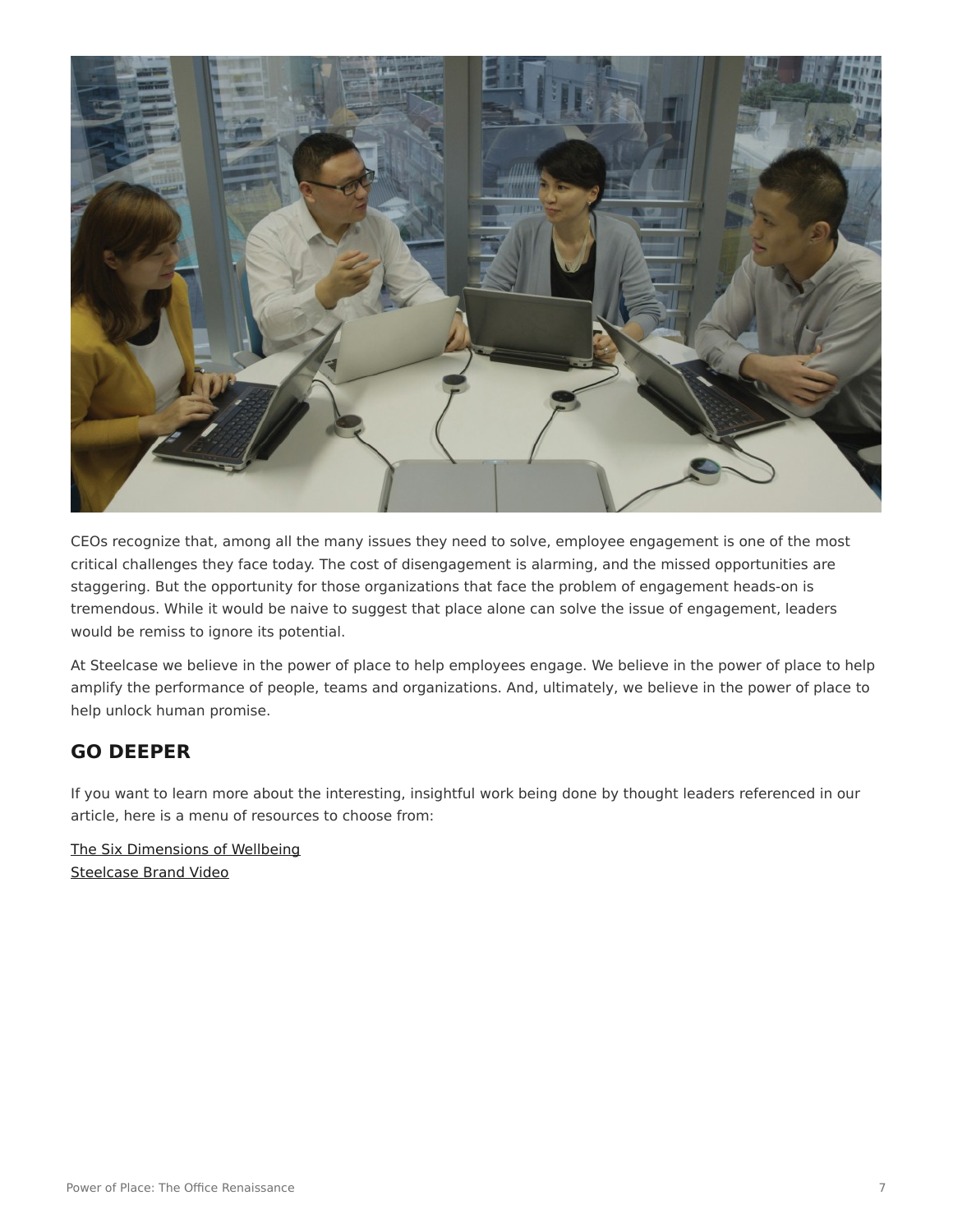

#### **Featured Products**